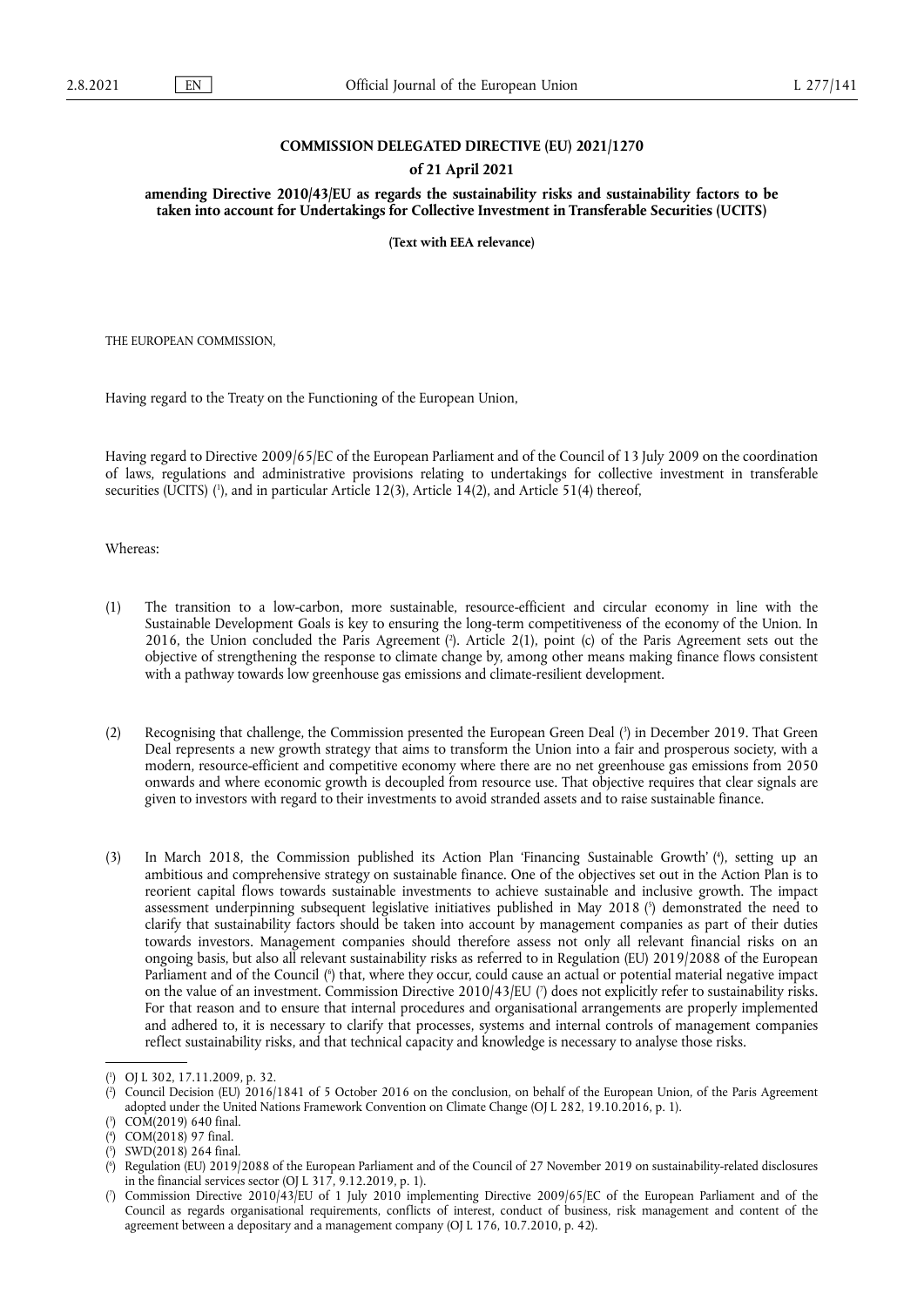- (4) To avoid an uneven playing field for management companies, and investment companies that have not designated a management company, and to avoid related fragmentation, inconsistency and unpredictability in the functioning of the internal market, the rules regarding the integration of sustainability risks should also apply to investment companies, taking into account the principle of proportionality.
- (5) To maintain a high standard of investor protection, management companies should, when identifying the types of conflicts of interest the existence of which may damage the interests of a UCITS, include conflicts of interest that may arise as a result of the integration of sustainability risks in their processes, systems and internal controls. Those conflicts may include conflicts arising from remuneration or personal transactions of relevant staff, conflicts of interest that could give rise to greenwashing, mis-selling or misrepresentation of investment strategies and conflicts of interests between different UCITS managed by the same management company.
- (6) Pursuant to Regulation (EU) 2019/2088 management or investment companies that are obliged to consider principal adverse impacts of investment decisions on sustainability factors, or consider those principal adverse impacts voluntarily, are obliged to disclose how their due diligence policies take those principal adverse impacts into account. To ensure consistency between Regulation (EU) 2019/2088 and Directive 2010/43/EU, that obligation should be reflected in Directive 2010/43/EU.
- (7) Directive 2010/43/EU should therefore be amended accordingly,

HAS ADOPTED THIS DIRECTIVE:

### *Article 1*

#### **Amendments to Directive 2010/43/EU**

Directive 2010/43/EU is amended as follows:

- (1) in Article 3, the following points 11 and 12 are added:
	- '11. "sustainability risk" means sustainability risk as defined in Article 2, point (22), of Regulation (EU) 2019/2088 of the European Parliament and of the Counci[l \(\\*\)](#page-1-0);
	- 12. "sustainability factors" means sustainability factors as defined in Article 2, point (24), of Regulation (EU) 2019/2088.

(2) in Article 4(1), the following subparagraph is added:

'Member States shall ensure that management companies take into account sustainability risks when complying with the requirements laid down in the first subparagraph.';

(3) in Article 5, the following paragraph 5 is added:

'5. Member States shall ensure that for the purposes laid down in paragraphs 1, 2 and 3, management companies retain the necessary resources and expertise for the effective integration of sustainability risks.';

(4) the following Article 5a is inserted:

*'Article 5a*

\_\_\_\_\_\_\_\_\_\_\_\_\_

#### **Obligation for investment companies to integrate sustainability risks in the management of UCITS**

Member States shall ensure that investment companies integrate sustainability risks in the management of UCITS, taking into account the nature, scale and complexity of the business of the investment companies.';

<span id="page-1-0"></span><sup>(\*)</sup> Regulation (EU) 2019/2088 of the European Parliament and of the Council of 27 November 2019 on sustainability-related disclosures in the financial services sector (OJ L 317, 9.12.2019, p. 1).';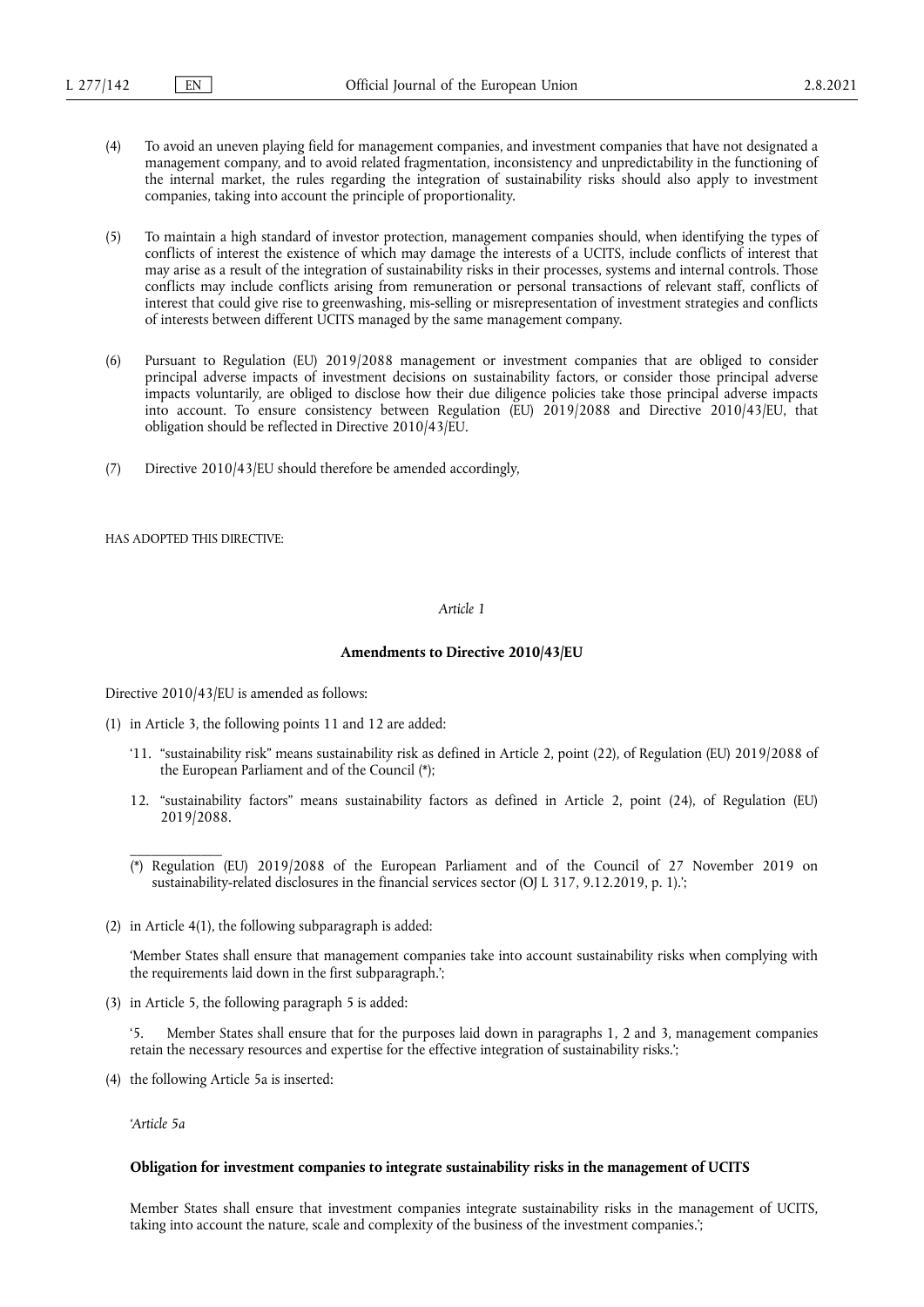(5) in Article 9(2), the following point (g) is added:

'(g) is responsible for the integration of sustainability risks in the activities referred to in points (a) to (f).';

(6) in Article 17, the following paragraph 3 is added:

'3. Member States shall ensure that, when management companies identify the types of conflicts of interest the existence of which may damage the interests of a UCITS, those management companies include those types of conflicts of interest that may arise as a result of the integration of sustainability risks in their processes, systems and internal controls.';

(7) in Article 23, the following paragraphs 5 and 6 are added:

'5. Member States shall require that management companies take into account sustainability risks when complying with the requirements set out in paragraphs 1 to 4.

6. Member States shall ensure that where management companies, or, where applicable, investment companies, consider principal adverse impacts of investment decisions on sustainability factors as described in Article 4(1), point (a), of Regulation (EU) 2019/2088, or as required by paragraphs 3 or 4 of Article 4 of that Regulation, those management companies or investment companies take into account such principal adverse impacts when complying with the requirements set out in paragraphs 1 to 4 of this Article.';

(8) in Article 38(1), the second subparagraph is replaced by the following:

'The risk management policy shall comprise such procedures as are necessary to enable the management company to assess for each UCITS it manages the exposure of that UCITS to market, liquidity, sustainability and counterparty risks, and the exposure of the UCITS to all other risks, including operational risks, which may be material for each UCITS it manages.'.

#### *Article 2*

#### **Transposition**

1. Member States shall adopt and publish, by 31 July 2022 at the latest, the laws, regulations and administrative provisions necessary to comply with this Directive. They shall forthwith communicate to the Commission the text of those provisions.

They shall apply those measures from 1 August 2022.

When Member States adopt those provisions, they shall contain a reference to this Directive or be accompanied by such a reference on the occasion of their official publication. Member States shall determine how such reference is to be made.

2. Member States shall communicate to the Commission the text of the main provisions of national law which they adopt in the field covered by this Directive.

#### *Article 3*

# **Entry into force**

This Directive shall enter into force on the on the twentieth day following that of its publication in the *Official Journal of the European Union*.

## *Article 4*

#### **Addressees**

This Directive is addressed to the Member States.